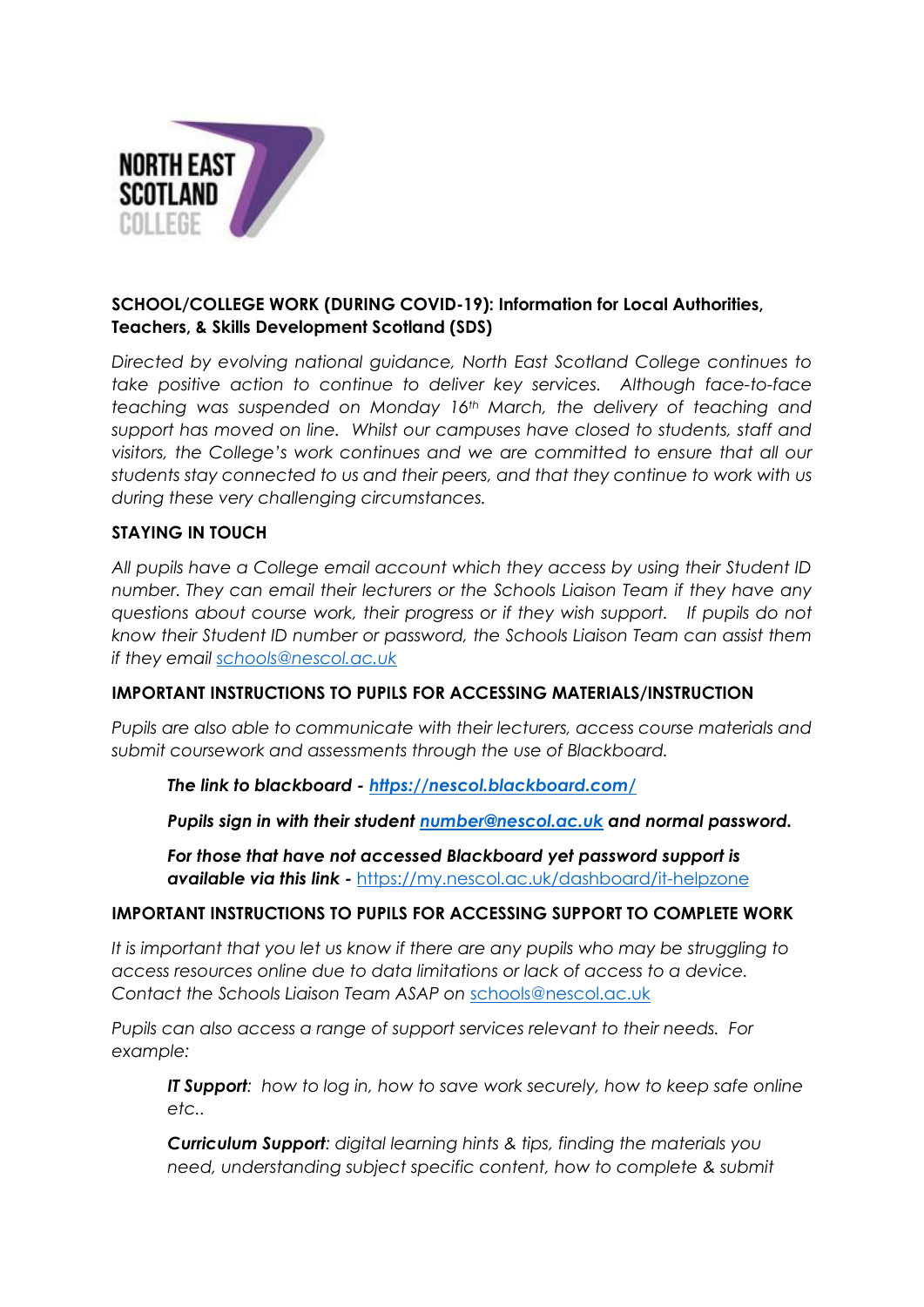*course work, how to engage effectively with others online, developing study skills, referencing, preparation for assessment etc..*

*Additional Support for Learning: we have curriculum and support staff who can arrange online support sessions tailored to individual need.*

*Next Steps Guidance and Advice: staff are available to discuss courses and funding options for our 20/21 intake.*

*Please contact the Schools Liaison Team on any of the above. Please encourage pupils to do the same.*

### **DEADLINES FOR COMPLETING COURSE WORK**

*Guidance and deadlines for completing course work are available on Blackboard. Despite the disruption to face-to-face teaching, staff remain committed to ensure pupils have every opportunity to complete their award. Although exams have been cancelled, assessments have not. It is very important that pupils complete their course work as this will be used by lecturers to evaluate performance. Pupils should check Blackboard for further details appropriate to their course.* 

### **RESULTING & CERTIFICATION**

*Please be reassured that College staff are working continuously with all Awarding Bodies to agree a way forward to ensure a sound certification model for 2019/20. Further information will be provided once this model has been agreed.*

### **APPLICATIONS FOR 20/21**

*We are still accepting and processing applications for all our full time and part time courses! Pupils interested in our full time offer should access our website for further information and details on how to apply [https://www.nescol.ac.uk](https://www.nescol.ac.uk/)* 

*If pupils and/or parents or guardians are seeking help and advice about full time study options, they can access information from staff in our Student Advice Centre [studentsadvice@nescol.ac.uk](mailto:studentsadvice@nescol.ac.uk)*

For pupils who have already applied to one of our full time courses and have not *heard from us yet – please be assured that we are on it! College staff are able to process applications remotely and applicants will get details on what happens next very soon. Face to face interviews will not take place. If an interview is essential, these will be completed online or by telephone.* 

*For Full Time Exceptional Entry applicants, to avoid undue delay, applications are being processed without the customary consent forms being submitted at this moment in time. Relevant forms will be completed at a later date.*

*As a result of the exam diet being cancelled, where pupils have received a conditional offer based on the achievement of Highers/National 5s or similar, we will be accepting any close equivalents.*